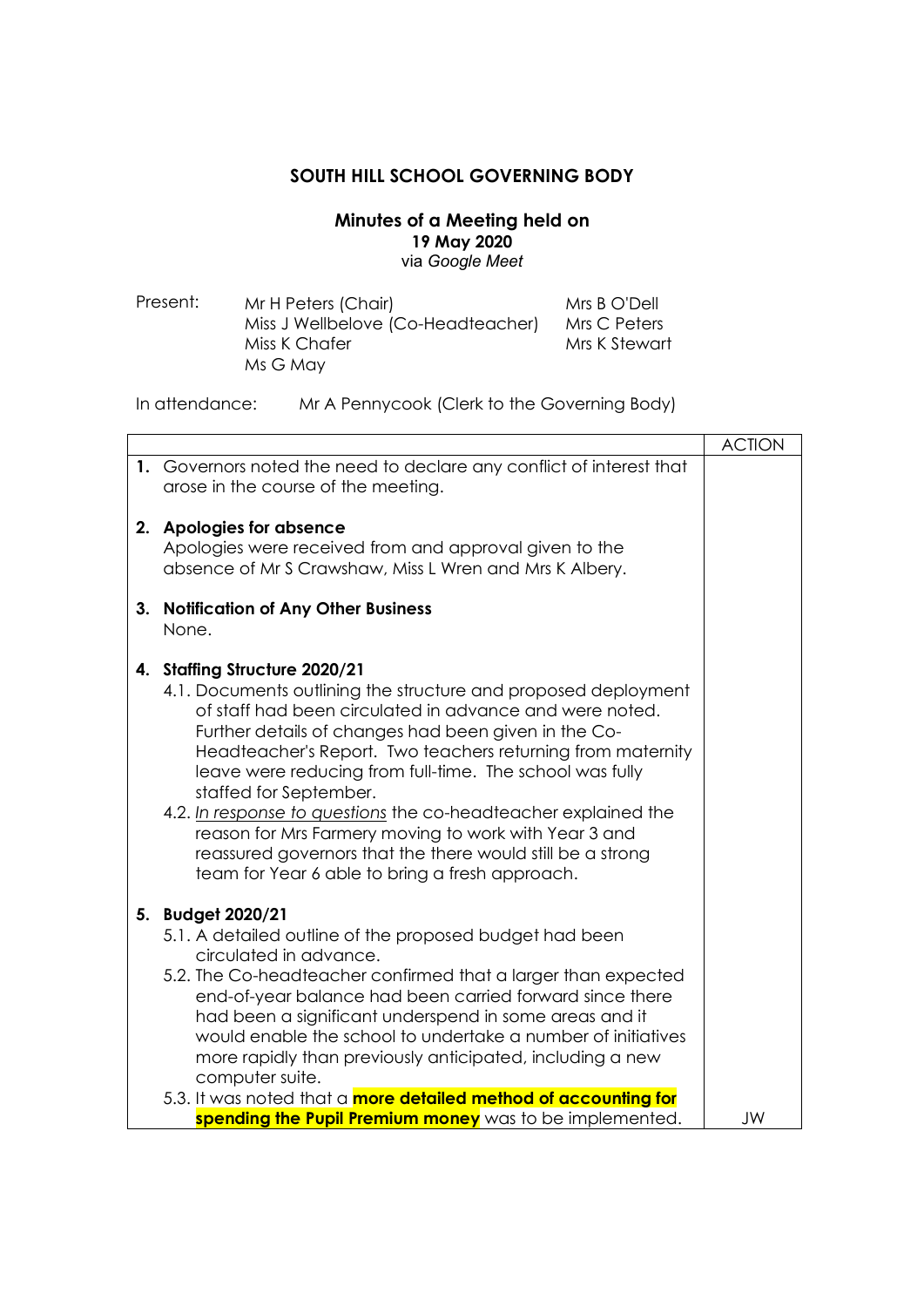|    | 5.4. In response to a questions<br>• the Co-headteacher agreed that it would be sensible to<br>consider using some of the surplus money to employ<br>additional staff temporarily to help pupils who might have<br>fallen behind while the school was closed.<br>• the Co-headteacher explained that the arrangements for<br>cleaning when the school re-opened would not be more<br>expensive.<br>· governors were informed that Miss Wren's absence was<br>cost-neutral to the school.<br>5.5. The Co-headteacher was asked to <b>draw up a plan for how</b><br>the additional money might be used and to present it at the<br>next meeting.                                                                                                                                                                                                                                                                                                                                                                                                                                  | JW |
|----|---------------------------------------------------------------------------------------------------------------------------------------------------------------------------------------------------------------------------------------------------------------------------------------------------------------------------------------------------------------------------------------------------------------------------------------------------------------------------------------------------------------------------------------------------------------------------------------------------------------------------------------------------------------------------------------------------------------------------------------------------------------------------------------------------------------------------------------------------------------------------------------------------------------------------------------------------------------------------------------------------------------------------------------------------------------------------------|----|
|    | 5.6. The budget as presented was approved, but in the<br>expectation that a revised plan would be approved at the<br>next meeting.                                                                                                                                                                                                                                                                                                                                                                                                                                                                                                                                                                                                                                                                                                                                                                                                                                                                                                                                              |    |
|    | 6. Co-Headteachers' Report<br>Documentation had been published in advance. Discussion,<br>comments and questions included the following:<br>• Currently it was expected that over 50% of pupils in<br>Reception, Years 1 and 6 would be returning if the school re-<br>opened on 1 June.<br>• The school was planning a phased return initially offering 2<br>days a week.<br>• All staff had been asked to return to work on a rota basis<br>although some would be 'working' a reduced number of<br>hours.<br>• Staff would be asked to provide evidence if they needed to<br>be absent for a medical reason.<br>• The school would need to consider how best to check on the<br>welfare of pupils not attending but who were not obviously a<br>cause for concern.<br>. Initially the school would be concentrating on pupils' well-<br>being when they returned.<br>• Governors expressed their thanks and appreciation for the<br>hard work of the Co-headteacher and all staff for their<br>sterling work both during 'lockdown' and in preparation for<br>the reopening. |    |
|    | 7. Spring Term HIP Report<br>The very positive report was noted. Improving attendance and<br>punctuality would need to be a priority once things were back to<br>normal.                                                                                                                                                                                                                                                                                                                                                                                                                                                                                                                                                                                                                                                                                                                                                                                                                                                                                                        |    |
| 8. | <b>Policy and Document Approval</b><br>The following were approved without comment:                                                                                                                                                                                                                                                                                                                                                                                                                                                                                                                                                                                                                                                                                                                                                                                                                                                                                                                                                                                             |    |